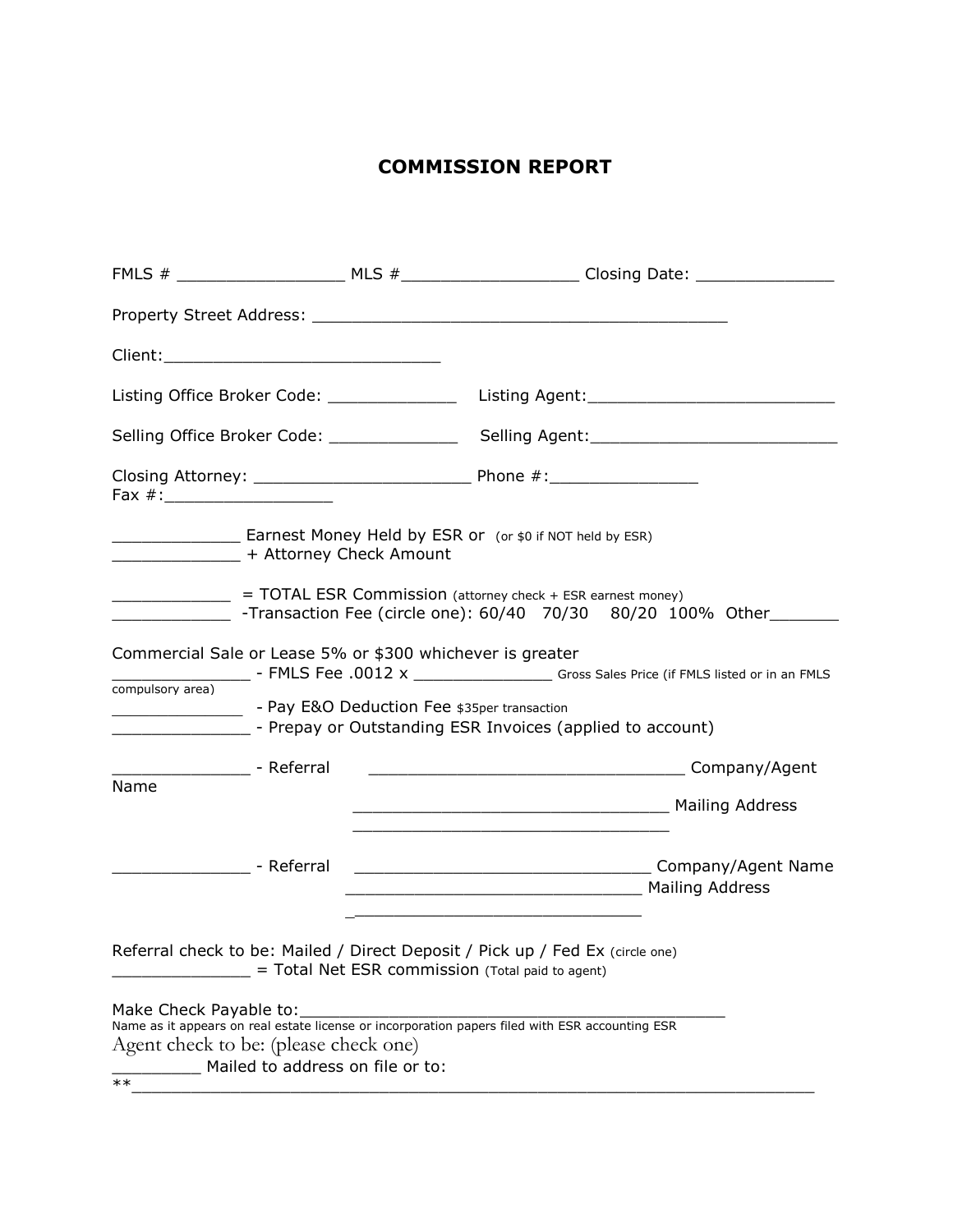\*\*If a stop payment is required, I agree to pay a charge of \$50 and agree to wait 7 banking days for check to be reissued.

Signature Required for address not on file:

- \_\_\_\_\_\_\_\_\_ Direct Deposit must have copy of voided check and ACH credit form on file
	- \_\_\_\_\_\_\_\_\_ Pick up at 2330 Scenic Highway suite 307 (Monday—Friday 8:30AM—4:30PM)
- **EX \$20 charge without account or \$10 with supplied account**
- **Example 2** Pay at Closing

3 days prior to closing). Attorney must be approved and in Network and all documents including this commission report must be in Agent Back Office to receive a pay a close.

## Agent Signature

By signing, agent certifies that the above stated commission disbursement is true and correct and that all company or partner referrals are detailed above for this transaction.

Fully executed contracts are to be submitted to the office within 72 hours of the binding agreement date. Violation of this timeframe will result in a \$50.00 administrative fee

deducted from the Sales Associate's commission payment. Any Purchase and Sales Agreement turned into the office after closing with the HUD

Settlement Statement will be subject to a \$150.00 administrative fee deducted from the Sales Associate's commission payment.

Listing Agent (Agent representing the Seller):

- \_\_ Exclusive Right to Sell (F1)
- \_\_ Dual Data Entry Forms
- \_\_ Purchase and Sale Agreement (F20, F23)
- \_\_ Copy of Earnest Money Check
- \_\_ Seller Property Disclosure Statement (F50 or F1)
- \_\_ Amendment to Remove Inspection ( F105)
- \_\_ Termite Report (if required)
- \_\_ Instructions to Closing Attorney (F32)
- \_\_ ESR or ESRGA Commission Report (found on Agent page)
- \_\_ FMLS Form # 117 with fax confirmation
- $\_$  FMLS Form  $# 118$
- \_\_ HUD-1 Settlement Statement
- \_\_ Affiliated Business Disclosure (if closing with MHS)
- \_\_Selling Agent (Agent representing the Buyer):
- \_\_ Purchase and Sale Agreement (F20, F23)
- \_\_ Copy of Earnest Money Check
- \_\_ Affiliated Business Disclosure (ABAD)
- \_\_ Buyer Brokerage Agreement (F4)
- \_\_ Seller Property Disclosure Statement (F50 or F1)
- \_\_ Amendment to Remove Inspection ( F105)
- \_\_ Termite Report (if required)
- \_\_ Instructions to Closing Attorney (F32)
- \_\_ ESR or ESRGA Commission Report (found on Agent page)
- $\_$  FMLS Form #118
- \_\_ HUD Settlement Statement
- \_\_ Amendment to Change Closing Date( if required)